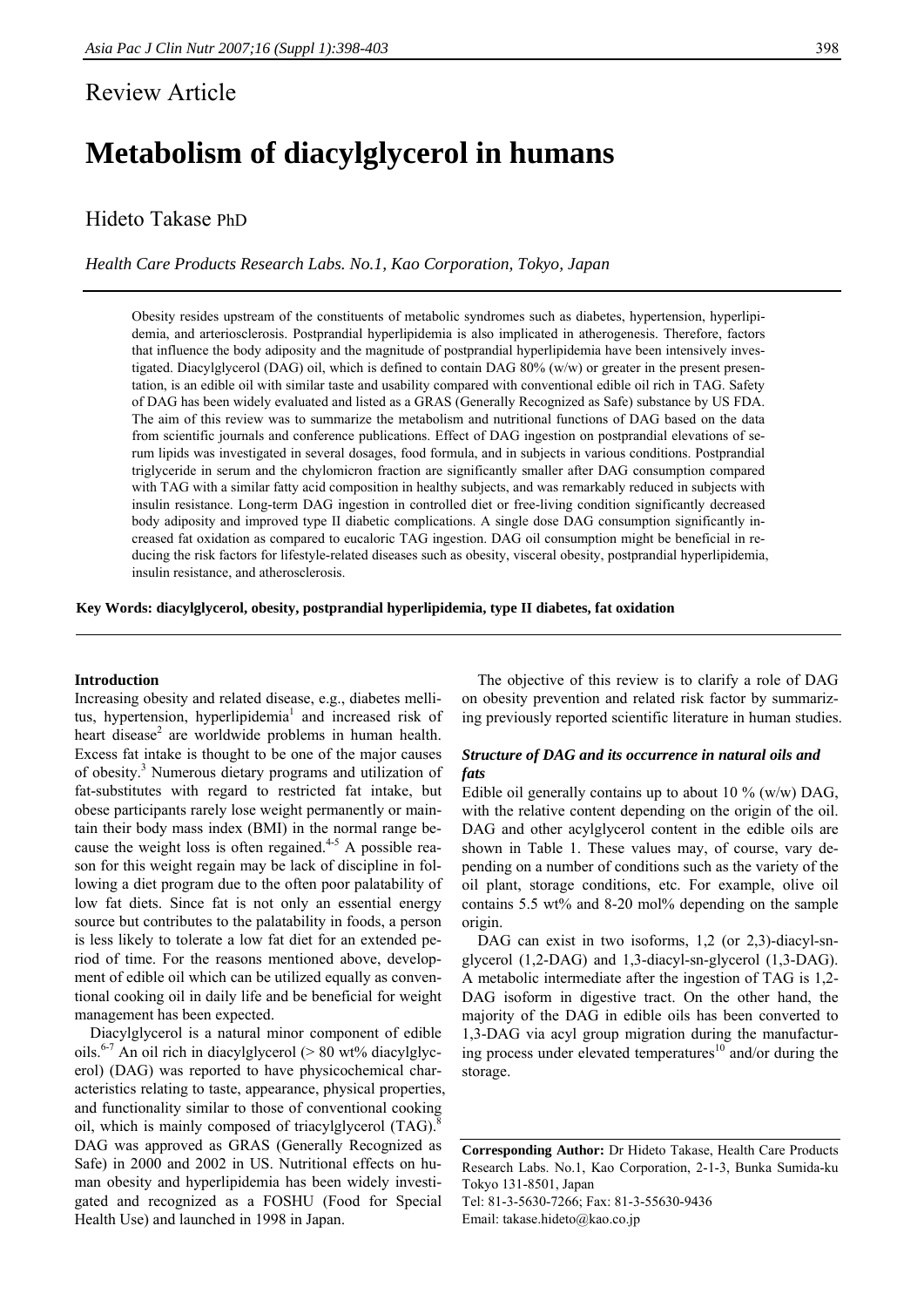|                  | Soybean                  | Cottonseed | Palm                     | Corn                     | Safflower                | Olive |              | Rapseed |
|------------------|--------------------------|------------|--------------------------|--------------------------|--------------------------|-------|--------------|---------|
| Monoacylglycerol | $\overline{\phantom{0}}$ | 0.2        | $\overline{\phantom{a}}$ | $\overline{\phantom{0}}$ | $\overline{\phantom{a}}$ | 0.2   |              | 0.1     |
| Diacylglycerol   | 1.0                      | 9.5        | 5.8                      | 2.8                      | 2.1                      | 5.5   | $8 - 20^{b}$ | 0.8     |
| Triacylglycerol  | 97.9                     | 87.0       | 93.1                     | 95.8                     | 96.0                     | 93.3  | $18-41^{b}$  | 96.8    |
| Others           | 1.1                      | 3.0        | 1.1                      | 1.4                      | 1.9                      | 2.3   |              | 2.3     |
|                  |                          |            |                          |                          |                          |       |              |         |

**Table 1.** Content of acylglycerol in the edible oils of various origins<sup>a</sup>

<sup>a</sup> Data from Ref. 6,7 expressed in weight % except for the right column of olive oil. <sup>b</sup> Data from Ref. 9 expressed in mol %.

**Table 2.** Studies of the effects of diacylglycerol ingestion on the postprandial response in humans

| Study              | Subjects                              |                                                         | Ingested dosage                                                                    | Test<br>formula | Duration | Main outcomes                                                                                                                                              | Ref. |
|--------------------|---------------------------------------|---------------------------------------------------------|------------------------------------------------------------------------------------|-----------------|----------|------------------------------------------------------------------------------------------------------------------------------------------------------------|------|
| Taguchi<br>et al.  | Healthy male                          | $n=13$<br>$n=10$<br>$n=17$                              | $10g/60kg$ body<br>weight<br>20g /60kg body<br>weight<br>$44g/60kg$ body<br>weight | emulsion        | 6 hours  | serum TG $\downarrow$<br>magnitude of postprandial<br>lipemia $\downarrow$<br>chylomicron TG <sub>↓</sub>                                                  | 21   |
| Tada et al.        | Healthy male                          | $n=6$                                                   | $30 \text{ g/m}^2$ of body<br>surface area                                         | emulsion        | 8 hour   | serum TG $\downarrow$<br>serum RLP-Cholesterol ↓                                                                                                           | 22   |
| Takei et<br>al.    | Healthy male                          | $n=17$                                                  | $10g/60kg$ body<br>weight                                                          | mayonnaise      | 4 hour   | serum TG $\downarrow$<br>chylomicron TG <sub>↓</sub>                                                                                                       | 23   |
| Tomonobu<br>et al. | Healthy male<br>/ female              | $n=36$<br>(male)<br>$n=7$<br>(female)                   | 10 <sub>g</sub>                                                                    | test meal       | 6 hours  | serum TG $\downarrow$<br>chylomicron TGĮ<br>serum RLP-Cholesterol ↓                                                                                        | 24   |
| Takase<br>et al.   | Healthy or<br>insulin resis-<br>tance | $n=8$<br>(healthy)<br>$n=10$<br>(insulin<br>resistance) | $10g/60kg$ body<br>weight                                                          | mayonnaise      | 4 hour   | serum TG $\downarrow$<br>chylomicron TGĮ<br>maximum in serum TG $\downarrow$<br>maximum in chylomicron<br>TGI<br>(in subject with insulin resis-<br>tance) | 25   |
| Tada et al.        | Type II Dia-<br>betic male            | $n=6$                                                   | $30 \text{ g/m}^2$ of body<br>surface area                                         | emulsion        | 6 hours  | serum TG $\downarrow$<br>serum RLP-Cholesterol L                                                                                                           | 26   |

Acyl-migration is an equilibrium reaction. The amount of 1,3-isoform present at equilibrium is dependent on the fatty acids in the DAG molecule. For example, at equilibrium, the amount of 1,3-dipalmitoyl-sn-glycerol is 56 %  $(w/w)$ <sup>11</sup> In edible oils, which are comprised of common fatty acids, approximately 70 %  $(w/w)$  of the DAG exists as 1,3-DAG.

 An oil rich in 1,3-DAG can be prepared by esterifying glycerol with fatty acids from natural vegetable oils as described by Watanabe *et al*. 12 using the reverse reaction of an immobilized lipase. Most of the TAG oil used as control oil in the study was prepared by blending rapeseed oil, soybean oil and safflower oil such that the fatty acid composition matches that of DAG oil.

### *Single dose ingestion studies on postprandial lipids after DAG ingestion in humans*

Relations between hypertriglyceridemia and coronary heart disease (CHD) have been widely investigated $13$  and triglyceride-rich lipoproteins (TRL), such as chylomicrons, very low-density lipoproteins (VLDL) and their remnants are considered to be independent risk factors for CHD.14-16 Such TRL are increased mainly in the postprandial state, and many studies have been conclusively shown the relationship between postprandial hyperlipidemia and atherosclerosis.<sup>17-20</sup>

 Studies of the effects of DAG ingestion on the postprandial response in humans are listed in Table 2. Taguchi *et al.*<sup> $21$ </sup> showed that triglyceride concentrations in the chylomicron fraction were markedly lower after the ingestion of DAG than after that of TAG. Using single doses of 10, 20 or 44g of DAG, significant differences were observed in the serum amounts of triglycerides for all doses at 6 hours following consumption. Additionally, the 44g dose demonstrated a significant reduction in the IAUC (incremental area under the curve above baseline) of postprandial triglycerides.

 Tada *et al*. 22 demonstrated that DAG has been shown to weaken the postprandial increase in remnant-like lipoprotein particles (RLP), which is a more potent risk factor of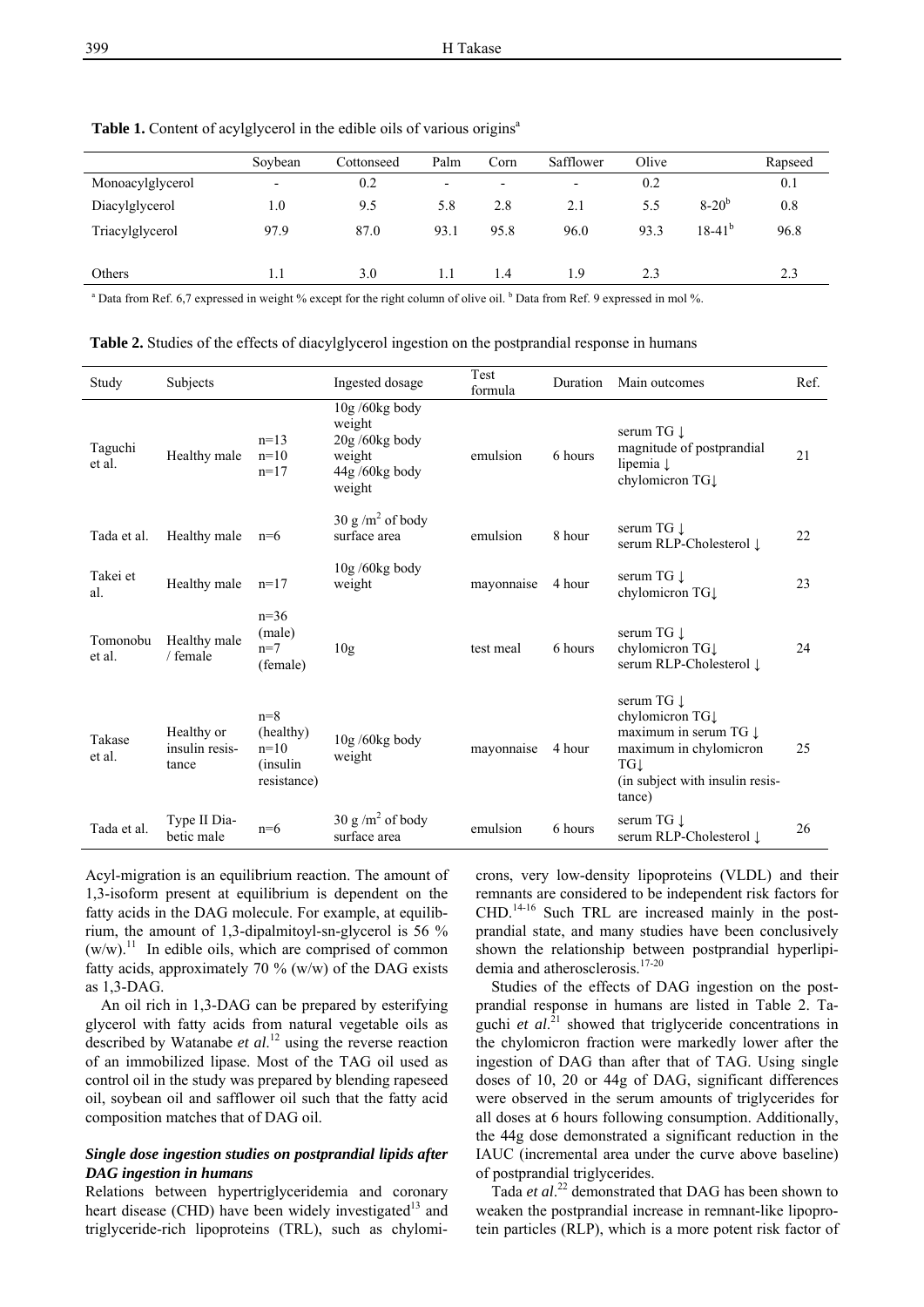cardiovascular diseases than whole serum triglyceride concentrations, using a single dose of  $30g/m^2$  of body surface area. Significant differences were also observed in the level of change in postprandial serum triglycerides at 2, 3 and 8 hours following consumption of test emulsions.

 These two studies were performed using test fat emulsion. More practically, postprandial response of DAG vs. TAG ingestion has been studied using a mayonnaise type solidified dressing prepared from DAG oil or a typical breakfast in which a mayonnaise type DAG (10g DAG oil/60kg) had been incorporated.<sup>23-24</sup> In the latter study, subjects ingested 500 kcal of breakfast containing Protein (29.9g), Fat (18.8g) and Carbohydrate (50.8g) including 15g of mayonnaise with 10g of test oil. These studies were double blind placebo controlled crossover studies and the control was regular mayonnaise prepared with TAG oil with a fatty acid composition similar to DAG oil. Postprandial changes in serum triglyceride levels from the initial values were significantly low in the DAG ingestion group compared to the TAG group. Differences were more pronounced for changes in chylomicron triglyceride and RLP- triglyceride levels.

 Postprandial hyperlipidemia is thought to be closely related with insulin resistance, and the effect of DAG on postprandial serum triglyceride was investigated in relation with insulin resistance. Takase *et al*. 25 reported that the reduction of postprandial increment of serum triglyceride strongly correlated with insulin resistance assessed by homeostasis model assessment (HOMA-R). In subjects with insulin resistance (HOMA-R>2.0), the postprandial lipidemia were reduced after DAG ingestion to about half of those after TAG ingestion.

 In subjects with type II diabetes, the incremental areas under the curve (IAUC) for serum triglyceride and that for lipids in RLP with DAG ingestion were significantly smaller than those with TAG ingestion.<sup>26</sup> However, changes in serum levels of insulin, free fatty acids, and ketone bodies during fat loading were essentially the same for DAG and TAG.

 The lower serum triglyceride levels after DAG ingestion may be the result of the slower rate of chylomicron formation after DAG ingestion compared with that of TAG. A possible mechanism for the reducing effect of DAG on postprandial lipidemia has been investigated in

| Table 3. Studies of the effects of long-term DAG ingestion on body fat reduction and related risk factors in humans |  |  |
|---------------------------------------------------------------------------------------------------------------------|--|--|
|                                                                                                                     |  |  |

| Study               | Subjects                                                       |                                      | Ingested<br>dosage     | Diet condition                                              | Duration     | Main outcomes                                                                                         | Ref. |
|---------------------|----------------------------------------------------------------|--------------------------------------|------------------------|-------------------------------------------------------------|--------------|-------------------------------------------------------------------------------------------------------|------|
| Nagao et al.        | Healthy male                                                   | $n=19$ (DAG)<br>$n=19$ (TAG)         | 10g / day              | target total fat<br>$50g$ /day                              | 16<br>weeks  | body weight $\downarrow$<br>abdominal fat area $\downarrow$<br>hepatic fat content                    | 28   |
| Takei et al.        | Healthy male                                                   | $n=23$ (DAG)<br>$N=20$<br>(TAG)      | 10g / day              | target total fat<br>$50g$ /day                              | 16<br>weeks  | visceral fat area $\downarrow$                                                                        | 23   |
| Maki et al.         | Overweight or<br>obese American                                | $n=65$ (DAG)<br>$n=62$ (TAG)         | 15% of total<br>energy | reduced-<br>energy diet<br>$(2100-3350)$<br>$kJ/d$ deficit) | 24<br>weeks  | body weight $\downarrow$<br>body fat mass $\downarrow$                                                | 29   |
| Katsuragi<br>et al. | Healthy male<br>and female                                     | $n=109$<br>(DAG)                     | ad-libitum             | free living                                                 | 9<br>months  | waist circumference $\downarrow$<br>subcutaneous fat thickness                                        | 30   |
| Otsuki et al.       | Healthy male<br>and female                                     | $n=60$ (DAG)                         | ad-libitum             | free living                                                 | 2 years      | HDL-cholesterol ↑<br>BMI J<br>waist circumference $\downarrow$<br>number of risk factors $\downarrow$ | 31   |
| Takase et al.       | Healthy male<br>and female                                     | $n=134$<br>(DAG)<br>$n=143$<br>(TAG) | ad-libitum             | free living                                                 | 1 year       | body weight $\downarrow$                                                                              | 32   |
| Matsuyama           | Obese children                                                 | $n=11$ (DAG)                         | ad-libitum             | free living                                                 | 5<br>months  | abdominal fat area ↓                                                                                  | 33   |
| Teramoto<br>et al.  | Patients on hemo-<br>dialysis                                  | $n=10$ (DAG)                         | 9.8g / day             |                                                             | 3<br>months  | abdominal fat area $\downarrow$<br>VLDL lipoprotein $\downarrow$<br>HDL lipoprotein 1                 | 34   |
| Yamamoto<br>et al.  | Type II diabetic<br>patients with<br>hypertriglyc-<br>eridemia | $n=8$ (DAG)<br>$n=8$ (TAG)           | 10g / day              | nutritional<br>counseling for<br>diabetes                   | 12<br>weeks  | serum TG ↓<br>HbA1c ↓                                                                                 | 35   |
| Yamamoto<br>et al.  | Type II diabetic<br>patients with<br>hypertriglyc-<br>eridemia | $n=11$ (DAG)<br>$n=13$ (TAG)         | ad-libitum             | nutritional<br>counseling for<br>diabetes                   | 3<br>months  | waist circumference $\downarrow$<br>serum TG ↓<br>HDL-cholestreol 1<br>LDL particle size $\uparrow$   | 36   |
| Yamamoto<br>et al.  | Type II diabetic<br>patients with<br>nephropathy               | $n=8$ (DAG)<br>$n=7$ (TAG)           | 10g / day              | nutritional<br>counseling for<br>diabetes                   | 13<br>months | body weight $\downarrow$<br>serum TG $\downarrow$<br>serum creatinine $\rightarrow$                   | 37   |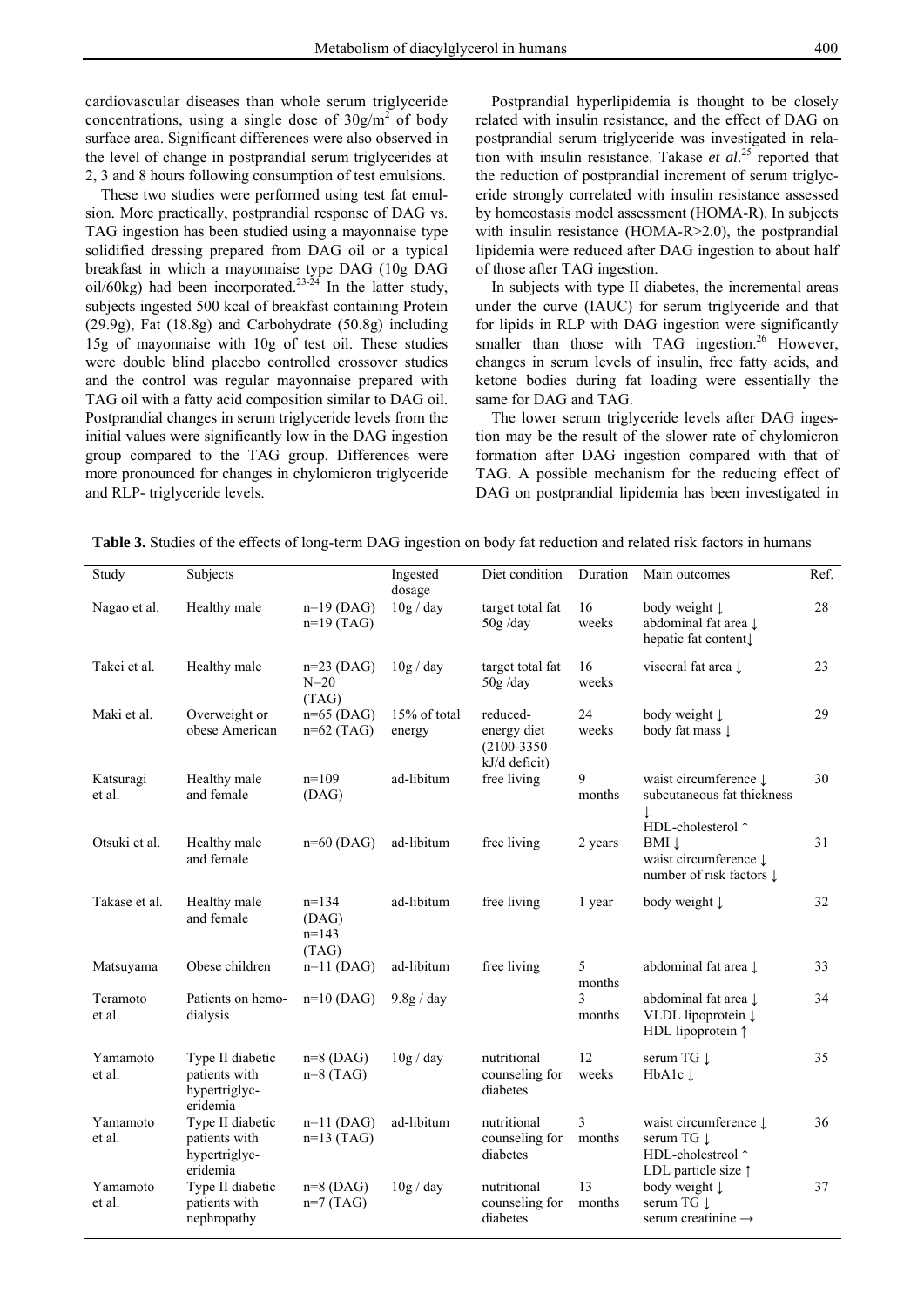several animal studies. Kondo *et al*. 27 reported the that the main digestive product of DAG is 1-monoacylglycerol, which is poorly re-esterified into triglyceride in the cells of the intestinal lining, and it is thought to be one of the probable causes of the discriminative postprandial response of DAG.

### *Long-term ingestion study on body fat reduction in humans*

Studies of the effects of long-term DAG ingestion on body fat reduction and related risk factors in humans are listed in Table 3. Three double-blinded randomized placebo-controlled studies were conducted in overweight or obese Japanese and American. Nagao *et al*. 28 conducted a comparative study of DAG oil and TAG oil consumption in 38 healthy Japanese men under a controlled fat intake. In subjects consuming approximately 10g/d DAG oil (approximately 5% of total calories) in 50g/d total fat intake for 16 weeks, significantly greater reductions in body weight  $(p<0.01)$  and body fat area  $(p<0.01)$  and waist circumference  $(p<0.05)$  were observed. In a similar manner, Takei *et al*. 23 confirmed significant visceral fat reduction in DAG treatment which was provided in mayonnaise type solidified dressing. In a US population, 131 overweight/obese subjects consuming 15% of total energy from DAG oil for 6 months as part of a mildly hypocaloric diet (500 to 800 kcal/d deficit from the energy requirement calculated based on body weight, sex, activity level and age) revealed a greater extent of body weight and body fat loss.<sup>29</sup> DAG oil was supplied as the oil ingredient for food items which included mayonnaise, crackers, muffins and instant soups, etc.

 These studies were conducted under properly controlled diet condition. However, it is very important to evaluate the efficacy of diacylglycerol on weight reduction and maintenance in a free-living environment, because diacylglycerol is used as ordinary cooking oil in consumer's home. Three large scale, long-term, adlibitum free-living studies were reported. Two of them were single-blinded uncontrolled studies. Katsuragi *et al*. 30 reported that waist circumference and subcutaneous fat were significantly decreased from baseline in adlibitum consumption of DAG for 9 month. Otsuki et al.<sup>31</sup> conducted 2 year ad-libitum study in 60 Japanese subjects (51 males and 9 females) whose body mass index (BMI) was greater than  $25\text{kg/m}^2$  and/or serum triglyceride level was greater than 150 mg/dL. Although it was an adlibitum, free-living study, energy consumption did not change in study period, but BMI and waist circumference were significantly reduced from baseline. Total number of risk factors (waist circumference, blood pressure, triglyceride, HDL-cholesterol, glucose) was significantly decreased from baseline in subject who had more than 3 risk factors at baseline. Also, one double-blinded randomized placebo-controlled study in ad-libitum, free-living condition was performed.<sup>32</sup> Three-hundred twelve overweight or obese and/or hyperlipidemic Japanese men (n=174) or women (n=138) aged 22 to 73 years were randomly assigned to the DAG group (n=155) or TAG group (n=157) for 12 months. Participants replaced their usual cooking oil with the assigned test oil and used it at home. Of the 312 initial participants, 134 (86%) in the DAG group and

143 (91%) in the TAG group completed the 12-month study period. In the intention-to-treat analysis, body weight decreased in the DAG group as compared with the TAG group and there was a significant difference in body weight at 12 months (-0.90kg, *p*=.002). After 1 year, 21% of the participants (28/134) decreased their BMI by more than 1 unit in the DAG group but less than 10% (14/143) did so in the TAG group ( $p=016$  by  $\gamma$ 2 test). In these adlibitum free-living studies, study duration is much longer than controlled trial, however, similar body weight reduction was observed in DAG treatment. It may suggest that the practical use of DAG in daily life gives modest body fat reduction and may be useful for healthy body weight management.

 Long-term effects of DAG consumption in various clinical conditions were reported. As well as adult obesity, childhood obesity is serious worldwide problem. Matsuyama $33$  conducted 5 month study in obese children (n=11, age 7-17) and reported that the abdominal fat area was significantly reduced after DAG treatment. However, body weight and BMI did not decrease because subjects were in growth process. Long-term study for patients on hemodialysis with type IIb or type IV hyperlipidemia was reported by Teramoto *et al*. 34 In patients on hemodialysis**,** abnormality in lipid metabolism is observed frequently, and thought to be closely related to incidence of CHD. After 3 months DAG consumption, visceral fat area, serum triglyceride and Lp(a) were significantly lower and HDL-cholesterol was significantly higher from baseline.

 Yamamoto *et al*. reported three clinical studies for type II diabetic patients in various stages.<sup>35-37</sup> In the two studies in type II diabetic patients with hypertriglyceridemia, serum triglyceride were significantly improved in DAG treatment. Other lipid metabolism was also improved. Other study was performed in patients with nephropathy. Consistent with former studies, serum triglyceride was significantly reduced in DAG treatment. The DAG group maintained their serum creatinine level during the 13 months study period, whereas the control TAG group was significantly increased from baseline. The delayed progression of renal failure by DAG may be related to improvement of hypertriglyceridemia, which is a predictor of progressive renal dysfunction. From these results, DAG consumption incorporated with nutritional counseling may be useful for diet therapy for diabetic complications.

## *Single dose ingestion studies on energy expenditure and fat utilization in humans*

If certain food contributes to weight reduction, it is reasonable to suppose it may affect on energy balance between intake and expenditure via suppression of absorption, enhancement of energy expenditure or appetite suppression.

 Taguchi *et al*. 38 reported that diacylglycerol does not differ in digestion and absorption route as compared with triacylglycerol and the physiologic fuel value is similar to that of triacylglycerol. Therefore, the nutritional effect of diacylglycerol does not depend on digestibility or reduced energy content.

 In humans, the influence of DAG oil versus conventional oil on 36-h energy expenditure and substrate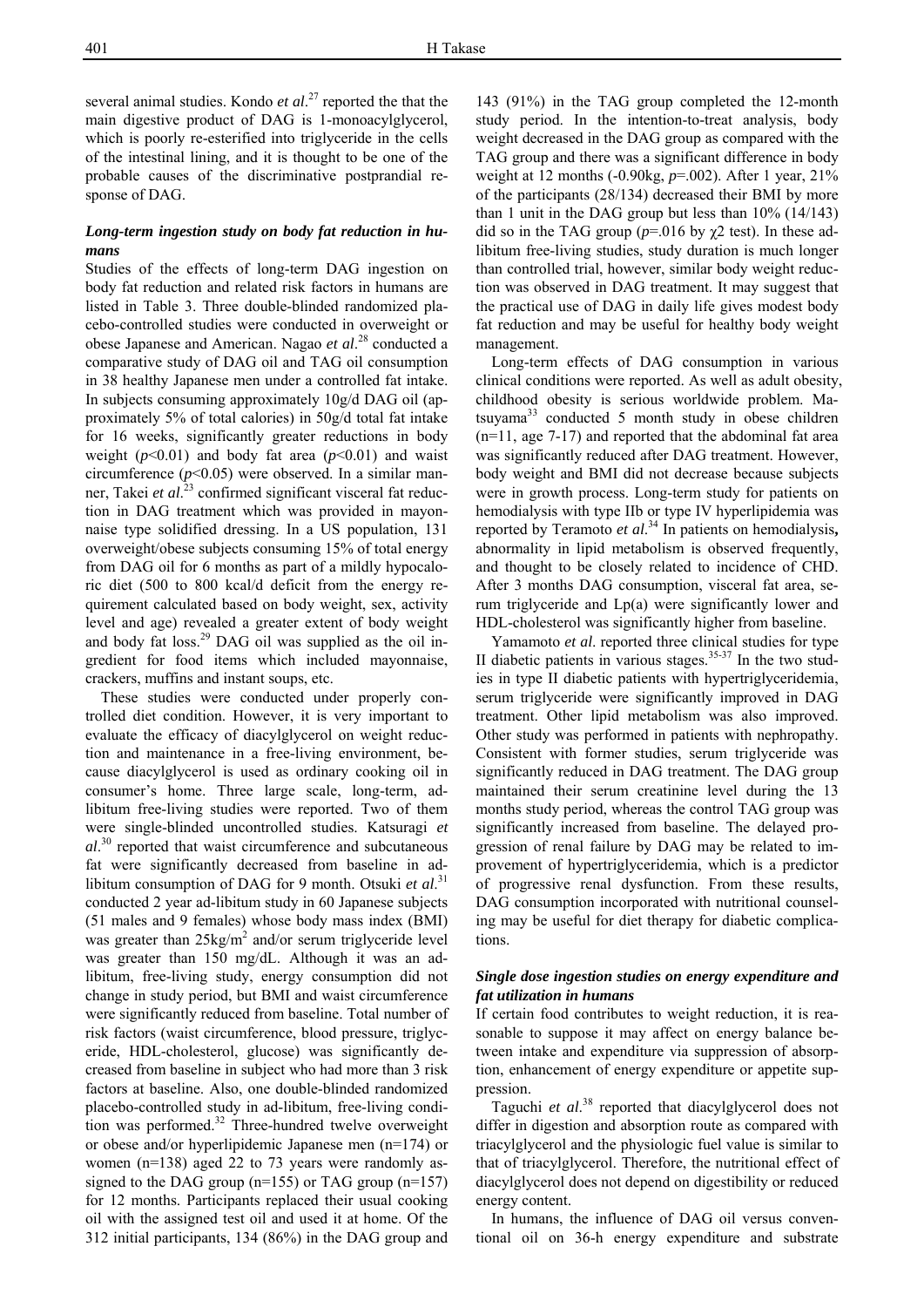utilization was reported using healthy 12 women.<sup>39</sup> The study was carried out using human respiratory chamber and the respiratory quotient (RQ) calculated from measurements of expired carbon dioxide and consumed oxygen are used to estimate contribution of fat or carbohydrate as an energy utilization. Although consumption of DAG in place of TAG did not alter energy expenditure, a significant decrease in RQ (-0.006, *p*<0.05) and a significant increase in fat oxidation were observed following consumption of a eucaloric diet containing 12% of total energy from DAG (16% energy from DAG oil) over 36 hours compared to TAG oil. This increase in fat oxidation corresponds to 4.9 g/d on day 1 and 4 g/d on day 2. In same study, appetite after DAG treatment was significantly lower. They discussed such lower appetite in relation with higher plasma ketone bodies (β-hydroxybutylate) arise from higher hepatic fat oxidation.

Saito *et al.*<sup>40</sup> focused on the diet induced thermogenesis and fat utilization after DAG or control TAG ingestion. Thirteen healthy male subjects ingested 4240 KJ diet containing 30g of DAG or TAG and breath samples were collected for up to 5 hours after meal. Change in energy expenditure from fasting tended to be higher  $(p<0.1)$  at 3 hours after DAG meal compared with TAG meal. Change in RQ was significantly lower at 2 and 5 hours after DAG meal compared with TAG meal. These results suggested that the meal containing DAG may stimulate postprandial fat utilization and diet induced energy expenditure.

#### **Conclusions**

Regarding safety, DAG oil has been approved as GRAS by the FDA in the United States. Health benefits have also been evaluated by the Japanese Ministry of Health and Welfare as a "Food for Specified Health Use". The approved claims are: 1) A lower elevation in postprandial triglyceride concentrations in the blood. 2) Less likely to be stored as body fat.

 Characteristic features of DAG in postprandial and long-term effects have been widely investigated by several clinical studies compared to TAG. In humans, DAG oil consumption decreases postprandial serum triglycerides and enables greater degrees of body fat and body weight loss compared to conventional oil. Some studies revealed that lipid profile and risk factors were also improved along with body fat reduction. These effects were investigated not only studies in healthy overweight adult but also in subject with various clinical conditions. Especially, utilizability in diet therapy for diabetic patients has gotten a lot of attention recently.

 Although some studies suggested possible metabolic effects on energy and fat utilization, which may closely related to the long-term efficacy of DAG, further studies are still needed to confirm its mechanism and increasing the reliability of DAG oil for consumption under various conditions.

#### **References**

1. Ford ES, Giles WH, Diets WH. Precalence of the Metabolic Syndrome Among US Adults; Findings from the Third National Health and Nutrition Examination Survey, J. Am. Med. Assoc. 2002; 287: 356-359.

- 2. Krauss RM, and Witson M. Obesity: Impact on Cardiovascular Disease, Circulation 1998; 98: 1472-1476.
- 3. Bray GA, Popkin BM. Dietary fat intake does affect obesity! Am J Clin Nutr 1998; 68: 1157-1173.
- 4. Heshka S, Anderson JW, Atkinson RL, Greenway FL, Hill JO, Phinney SD, Kolotkin RL, Miller-Kovach K, Pi-Sunyer FX. Weight Loss with Self-Help Compared with Structured Commercial Program, J. Am. Med. Assoc. 2003; 289: 1792-1798.
- 5. Jeffery RW, Hellestedt WL, French AA, and Baxter JE. A Randomized Trial of Counseling for Fat Restriction Versus Calorie Restriction in the Treatment of Obesity, Int. J. Obes. Relat. Metab. Disord. 1995; 19: 132-137.
- 6. Abdel-Nabey AA, Shehata AAY, Ragab MH, Rossel JB. Glycerides of cottonseed oils from Egyptian and other varieties. Riv Ital Sostanze Grasse 1992; 69: 443-447.
- 7. D'alonzo RP, Kozarek WJ, Wade RL. Glyceride composition of processed fats and oils determined by glass capillary gas chromatography. J Am Oil Chem Soc 1982; 59: 292- 295.
- 8. Ogawa H, Okushima S. and Kodama H., The Cooking Characteristics of Diacylglycerol rich Cooking Oil When Preparing Dishes. J. Integr. Study Diet. Habits. 2001; 12: 100-108.
- 9. Barceló Mairata I., and Barceló Mairata F., Analysis of the lipid composition of the Virgin Olive Oil rom Majorca FASC 1985; 36:269-73.
- 10. Crossley A, Freeman IP, Hudson JF and Pierce JH., Acyl migration in diglycerides. J Chem Soc, 1959; 760-764.
- 11. Kodali DR, Tercyak A, Fahey DA and Small DM., Acyl migration in 1, 2-dipalmitoyl-sn-glycerol. Chem Phys Lipids 1990; 52: 163-70.
- 12. Watanabe T, Shimizu M, Sugiura M, Sato M, Kohori J, Yamada N and Nakanishi K., Optimization of Reaction Conditions for the Production of DAG Using Immobilized 1,3-Regiospecific Lipase Lipozyme RM IM. J Am Oil Chem Soc 2003; 80: 1201-1207.
- 13. Austin MA, Hokanson JE, Edwards KL. Hypertriglyceridemia as a cardiovascular risk factor. Am J cardiol 1998;81:7B-12B.
- 14. Sakata K, Miho N, Shirotani M, Yoshida H, Takada Y, Takada A. Remnant-like particle cholesterol is a major risk factor for myocardial infarction in vasospatic angina with nearly normal coronary artery. Atherosclerosis 1998;136:225-31.
- 15. Kugiyama K, Doi H, Takazoe K, Kawano H, Soejima H, Mizuno Y, Tsunoda R, Sakamoto T, Nakano T, Nakajima K, Ogawa H, Sugiyama S, Yoshimura M, Yasue H. Remnant lipoprotein levels in fasting serum predict coronary events in patients with coronary artery disease. Circulation 1999;99:2858-60
- 16. McNamara JR, Shah PK, Nakajima K, Cupples LA, Wilson PW, Ordovas JM, Schaefer EJ. Remnant-like particle (RLP) cholesterol is an independent cardiovascular risk factor in women: results from the Framingham Heart Study. Atherosclerosis 2001;154:229-36.
- 17. Groot PH, van Stiphout WA, Krauss XH, Jansen H, van Tol A, van Ramshorst E, Chin-On S, Hofman A, Cresswell SR, Havekes L. Postprandial lipoprotein metabolism in normolipidemic men with and without coronary artery disease. Arterioscler Thromb 1991;11:653-62
- 18. Patsch JR, Miesenbock G, Hopferwieser T, Muhlberger V, Knapp E, Dunn JK, Gotto AM Jr, Patsch W. Relation of triglyceride metabolism and coronary artery disease. Studies in the postprandial state. Arterioscler Thromb1992; 12:1336-45.